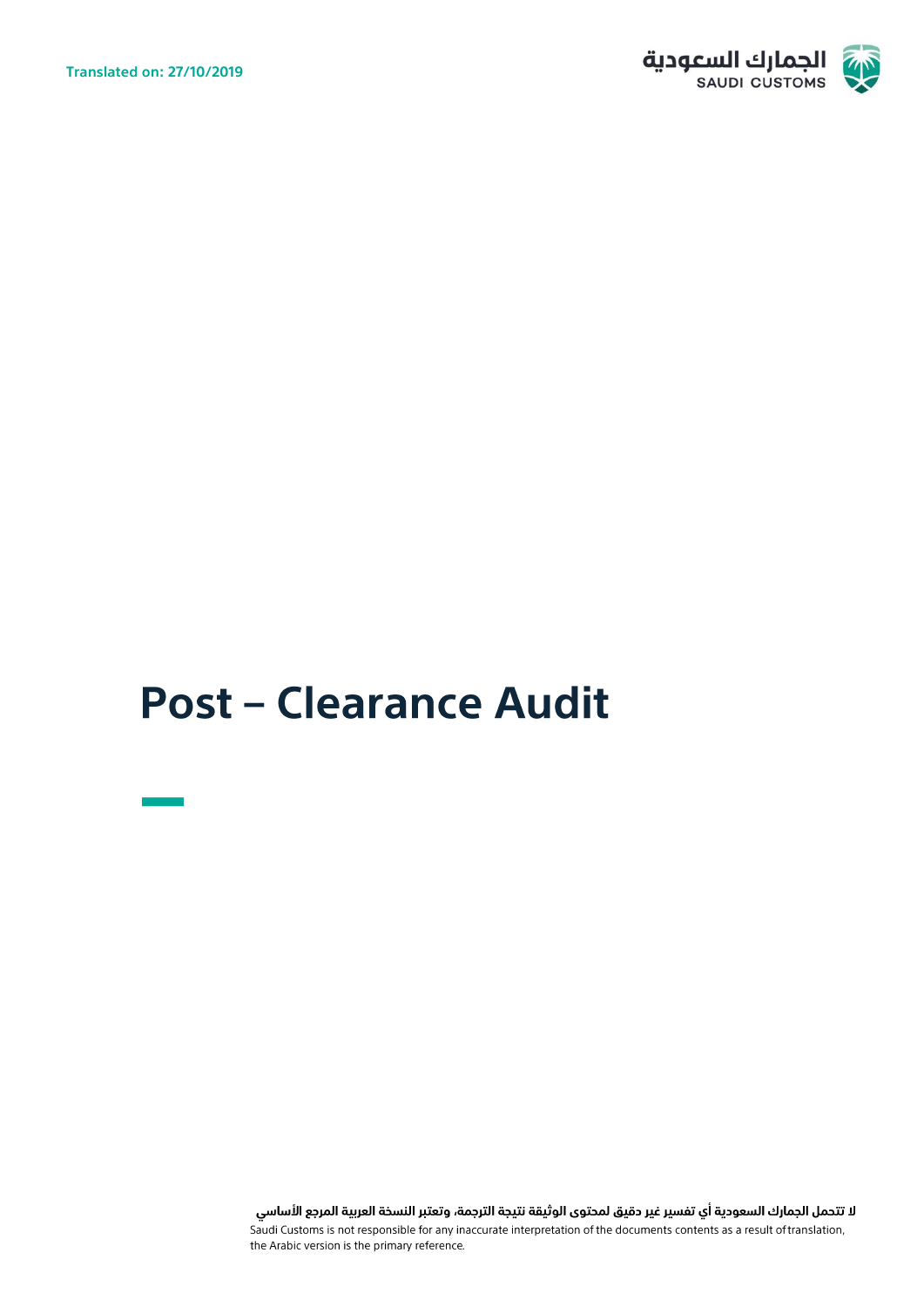#### **Post – Clearance Audit**

The post-clearance audit initiative comes after the launch of Saudi Arabia's 2030 vision and the Saudi Customs initiatives in the 2020 National transformation, which aims to:-

1- Contribute to motivate the investment work environment by providing a distinct service to importers and exporters, and facilitate all their procedures professionally.

2- The Kingdom of Saudi Arabia shall be one of the distinct logistics centers among the countries of the world.

3- Achieve added value for customers who associated with import and export operations to contribute to promoting the service of the national economy by raising the advantages of the support ratio of the competitiveness index among all customs partners.

## **What is the Post-Clearance Audit?**

It is an organized examination of commercial laws, sales contracts, financial and non-financial records, inventory and other assets as a means of measuring and improving compliance with statutory requirements. It is applied globally in more than 160 member states of the World Customs Organization to facilitate release and trade.

There are some different entities subject to audit after release operations, as follows:

- Importers and the like
- Exporters
- Customs brokers
- Other persons/ companies directly or indirectly involved in the treatment of imported goods

The provisions of application of post-clearance audit were presented in the context of the Unified Customs Law for the Gulf Cooperation Council Counties, its Executive Regulations, and its Explanatory Memorandum.

The Unified Customs Law stipulates that employees of the Department shall have the right to have access to papers, documents, records, correspondence, commercial contracts and documents of any kind, directly or indirectly, related to customs operations, and to seize them in the event of an offense. This is for the navigation and transport establishments and all-natural and legal persons who associated with customs operations. Establishments and persons shall keep all the papers referred to for five years from the completion date of the customs operations.

#### **Objectives of the Post-Clearance Audit:**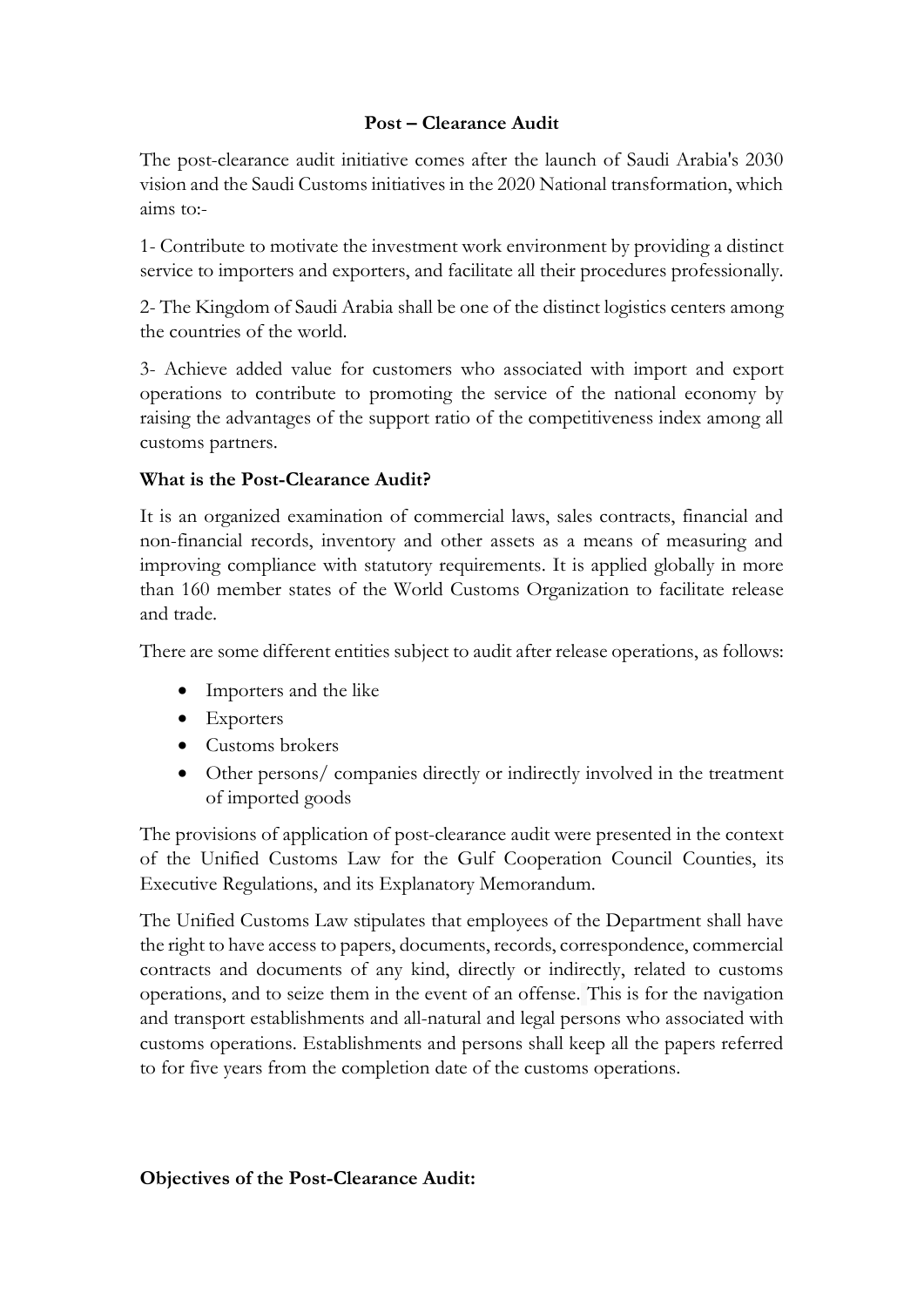1. Ensure that the declared value of the transaction is correct for what was imported and that prices represent all payments, whether made directly or indirectly, including sale commissions, designs, and intellectual property rights.

2. Ensure that all customs data have been completed by customs requirements, by examining importer, exporter, accounting records and workplace systems.

3. Achieving revenue accrued systematically.

4. Ensure that goods subject to special import or export controls have been properly disclosed.

5. Facilitate international trade for compliance importers.

6. Developing communication and cooperation links between Saudi Customs and its customers.

Powers and Authorities of the Auditors:

1. Customs regulations and rules grant auditors the authority and powers to conduct the audit at the entity's facility subject to audit. These powers include:

2. Entering and inspecting the entities' facilities subject to the audit.

3. Audit records, systems, and commercial data related to customs declarations and financial statements.

4. Ask questions and inquiries to officials of companies subject to audit.

5. Raising and retaining commercial documents and records.

6. Inspection and take samples from goods and inventory.

7. The employees of the Saudi Customs Administration while doing their work are considered judicial officers.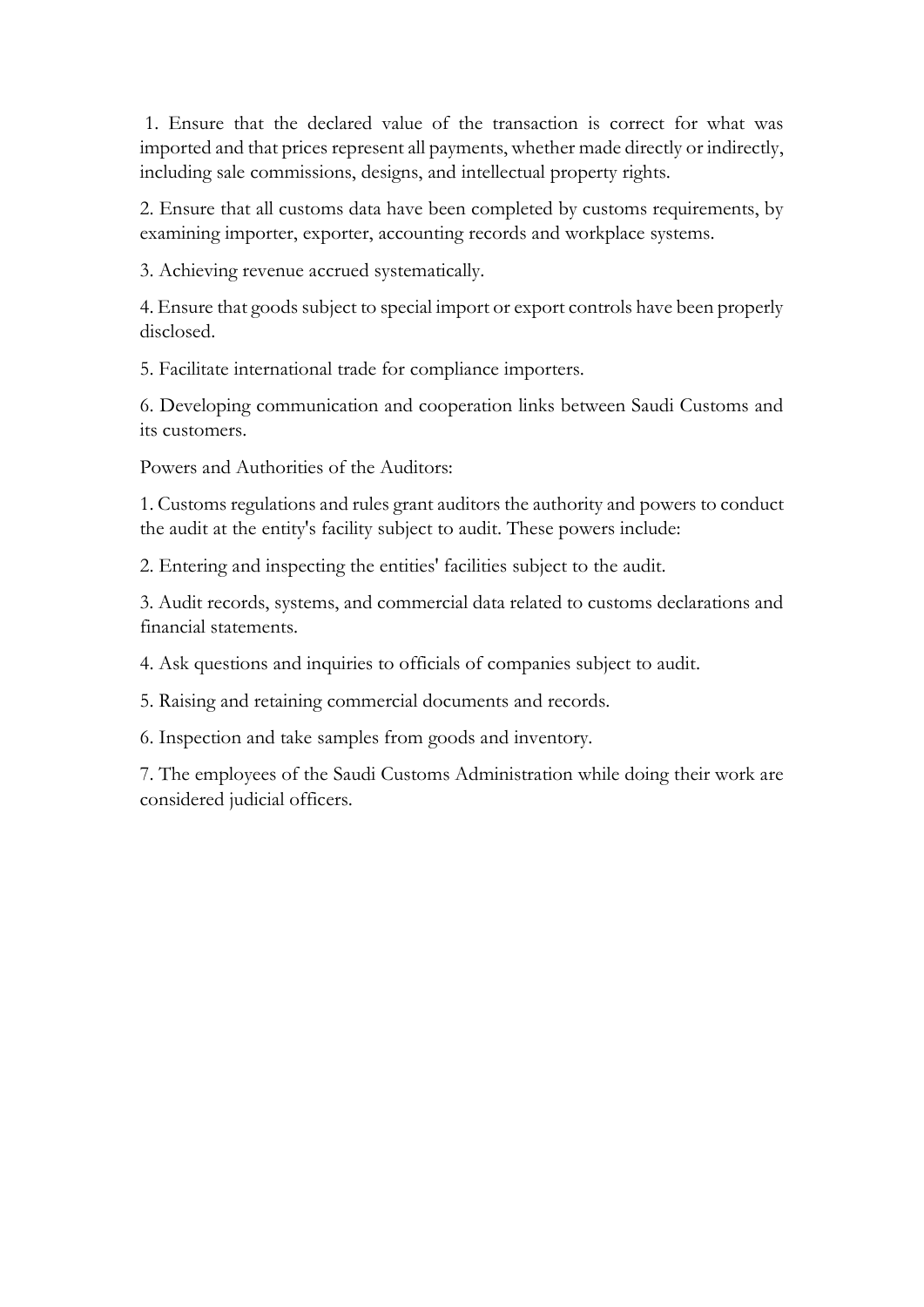## **Rights of the entity that subjected to an audit**

## **1. Audit Notification**

Notify the entity and coordinate with them in advance to arrange a suitable date for the audit, and include notification B (date of visit, place/location of the audit, documents required for the audit). If there are indications of hiding or ignoring documents and evidence about some violations. Customs shall have the right to visit the premises without prior notice.

## **2. Fair inspection**

Customs are obliged to provide a fair inspection to ensure that the information provided by the importer is correct and factual. The review includes inspections carried out by a team supervised by the customs to ensure the reliability, validity, and integrity of documents, exhibits and commercial papers related to the process of import and export.

## **3. Confidentiality of the information**

Saudi Customs is obliged to maintain high levels of confidentiality when examining documents and information, and not disclose any commercial information obtained during the inspection only to the extent that it requires disclosure in the course of judicial proceedings, following the provisions of the Unified Customs Law of GCC States.

# **4. Submit a Final Audit Report**

The report describes the work procedures, the scope of the inspection and the auditor's findings based on the audit process.

#### **5. Return all documents and records of the entity that subject to the audit**

Customs is obliged to keep all documents, paper and electronic documents related to the entity under audit in the event of proper receipt, and return them to the entity in the event of completion of the audit process.

# **6. Right of objection**

Collective decisions may be appealed within fifteen days to the Director-General for Subsequent Audit of Saudi Customs from the date of notification in writing following the Law. However, this shall not be suspended unless it is paid for the amounts claimed as insurance under a bank or cash guarantee.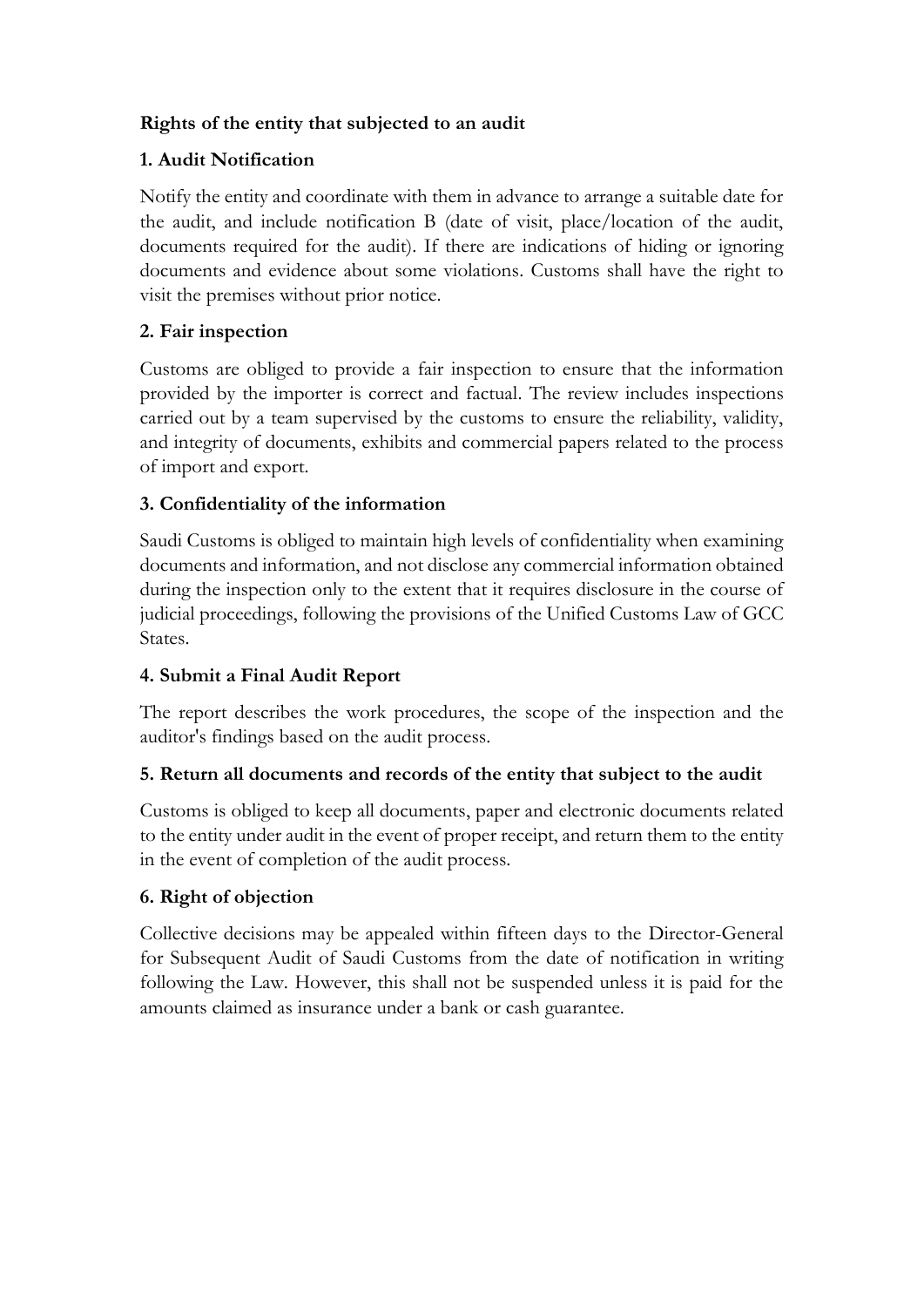## **Obligations of the importer**

1. Keep records and documents in regular ways.

2. The entities that subject to audit shall keep all documents and records related to customs operations and transactions during the period specified in the system (5 years), whether these records are paper or electronic, with the obligation to submit the original document within 24 hours upon request.

3. Cooperate with customs and provide the necessary facilities to complete the audit process.

4. The entities that subject to audit shall cooperate with the customs officials to facilitate the completion of their duties and provide the required information and records.

5. Answer all queries of auditors

6. The presence of employees, department managers and concerned persons when the audit process to answer the queries of the auditors.

## **Limitation of Liability**

The owners of goods, employers and carriers shall be responsible for the actions of their employees and all employees in their interest in respect of the duties and taxes collected by the customs service and the fines and confiscations stipulated in the Law.

#### **Relationship with a customs broker**

The importing entity shall ensure that the data related to all expenses and fees are matched and keep a copy of the import declaration and confirmed receipts for the payment of the customs duties and other service fees paid by the customs broker and the fees charged to him according to the form submitted to the Saudi Customs. The importing entity may inquire and review the data submitted by the customs broker through direct communication with the Saudi Customs.

# **Responsibility of the Customs Broker**

- The customs broker shall be responsible for his actions and those of his affiliates before importers and exporters and before the Saudi Customs Directorate.
- The customs broker shall keep a record for five years in which he shall record the summary of the customs transactions completed for the account of others within the conditions specified by the Directorate. This record shall include the amount of fees paid to the Customs Service, the wages paid to the customs broker and any other expenditure incurred on the transactions, and the Saudi Customs at any time access to such records without any objection from the customs broker.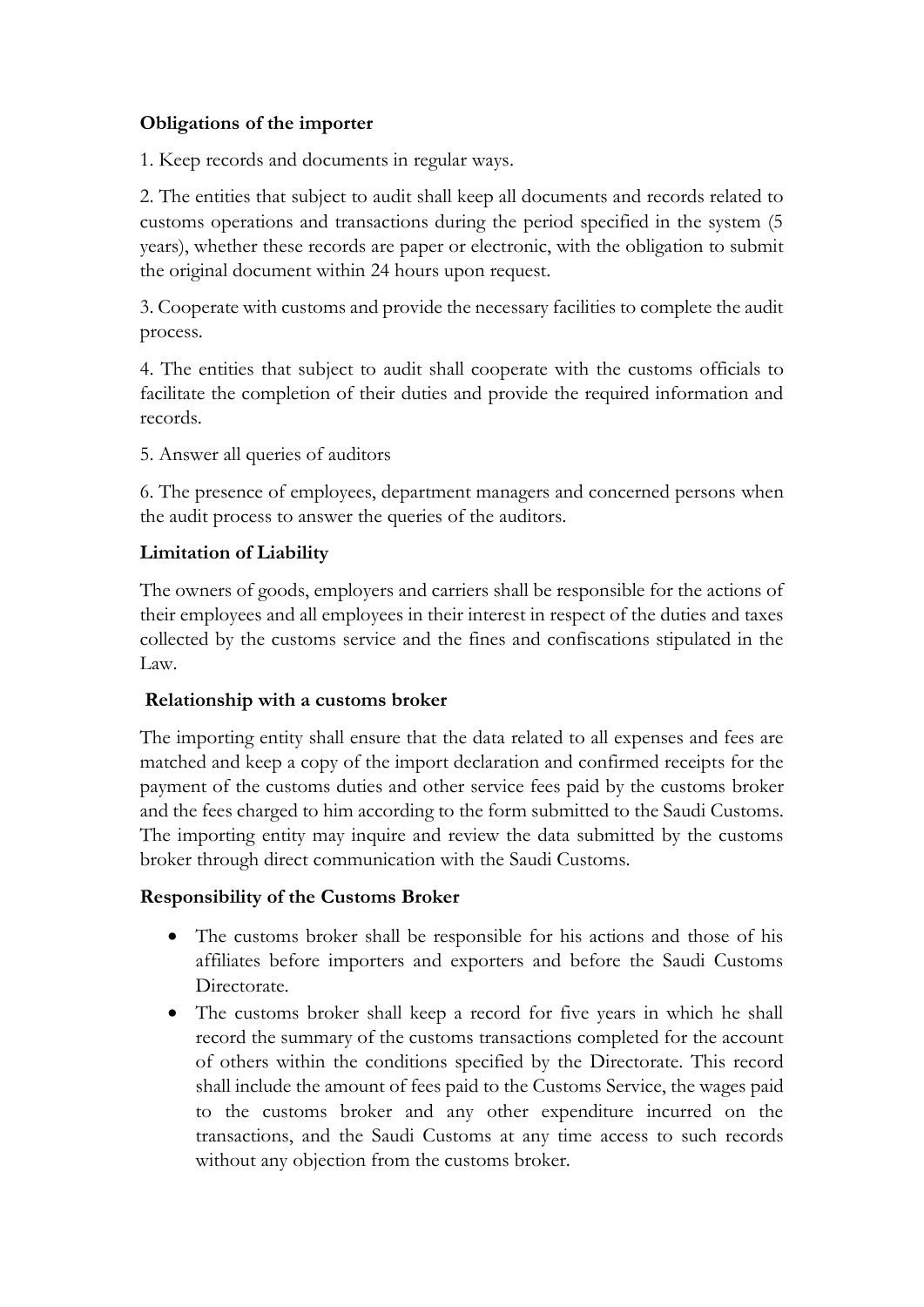#### **Compliance advantages**

Proper compliance with customs and regulatory requirements achieves many benefits to customs clients, the most prominent of which are:-

1. Custom Fast Track in Customs Ports.

2. Priority in all customs procedures.

3. Recommend the company to the economic operator program and meet other requirements.

4. Release the consignment before paying the due fees by relying on bank guarantees.

5. Reduce the ratio of manual inspection and sample analysis.

#### **Non-cooperation with the audit team after the release**

Non-cooperation directly with the audit team exposes the establishment to the application of customs smuggling penalties in addition to other penalties stipulated in the unified customs law, one of these offenses, for example:

- Not to keep records, documents, exhibits and the like.
- Impeding customs officials from carrying out their duties and exercising their right to inspect and audit. The fine is imposed on anyone who participated in the offense.

## **The penalties that may be imposed on the customs broker in case of proving his violation**

The Saudi Customs may impose on the customs broker and the representative of the customs broker, after conducting the necessary investigation with the competent authority of the Saudi Customs Directorate in proportion to the extent of his breach of the obligations imposed on him, the following penalties:

1. Cancellation of the license and prohibition of the practicing profession.

2. Suspension from work for a period not exceeding two years.

3. A fine not exceeding 5,000 SAR or its equivalent in other GCC currencies.

4. The Warn

#### **Customs smuggling**

Smuggling is the entry or attempt to bring goods into or out of the country, or attempt to take them out of the country in violation of the applicable legislation without paying customs taxes "duties" in whole or in part or contrary to the provisions of prohibition or restriction contained in this law and other regulations.